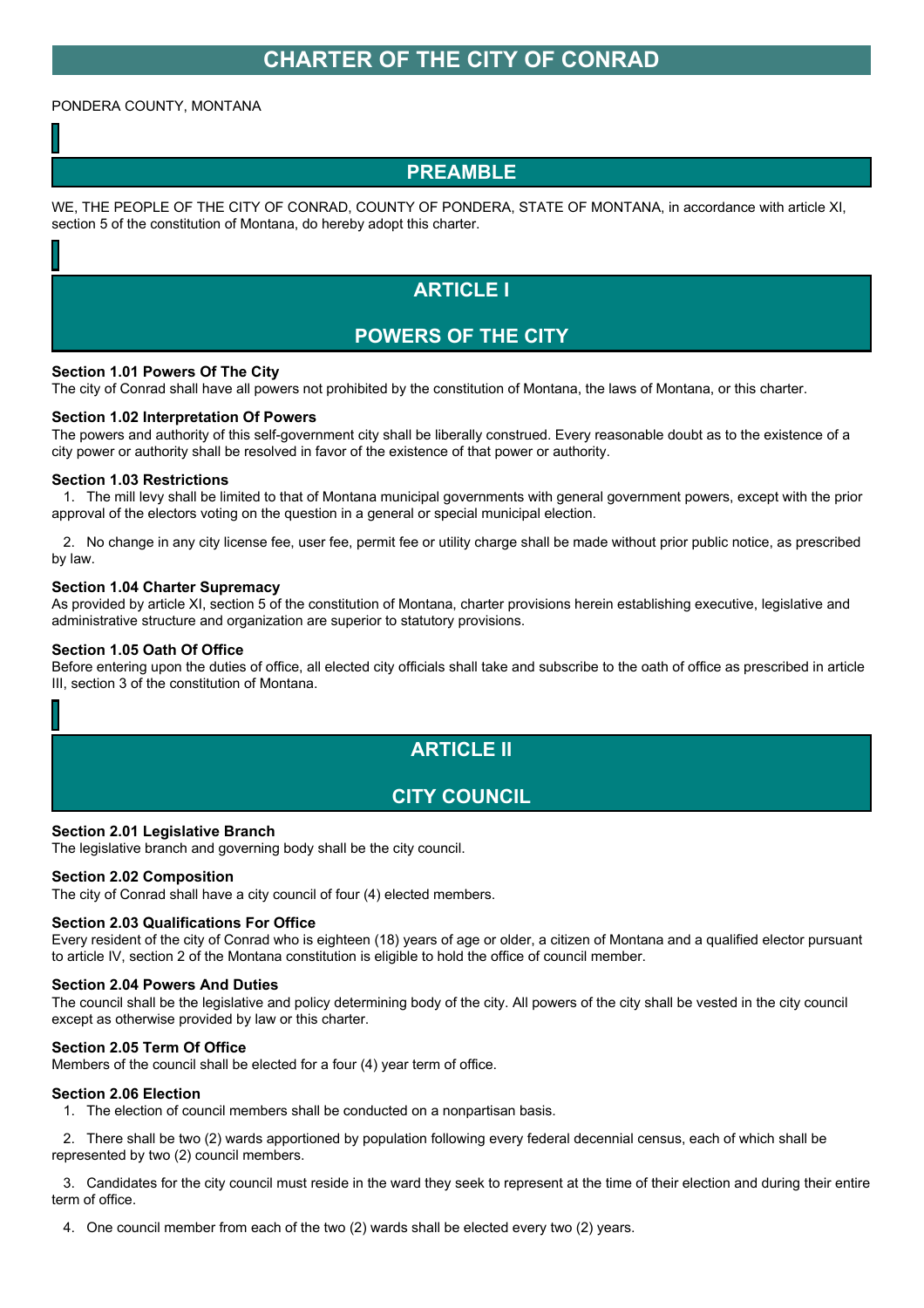## **Section 2.07 President Of The Council**

The council shall have a president who shall be elected by the members of the council from their own number for a term established by resolution. The president of the council shall preside at council meetings when the mayor is absent.

#### **Section 2.08 Council Procedures**

The council shall, by resolution, adopt its own rules of procedure.

#### **Section 2.09 Absence Of A Council Member**

A council member must receive the consent of the council for an absence from the city for ten (10) or more consecutive days.

#### **Section 2.10 Vacancy In Office**

The office of council member becomes vacant as prescribed by law.

#### **Section 2.11 Removal From Office**

A council member may be removed from office by a finding, adopted by the affirmative vote of three (3) council members, that the office has become vacant as prescribed by law, or by recall by the electors of Conrad, as prescribed by law.

#### **Section 2.12 Compensation**

The compensation of council members shall be set by council resolution.

## **Section 2.13 Override Of Veto**

The entire council may override the mayor's veto with a two-thirds  $\binom{2}{3}$  vote of the council.

#### **Section 2.14 Filling Vacancy On Council**

1. When a vacancy occurs in the office of council member, the position shall be considered open and subject to nomination and election at the next general municipal election, except the term of office shall be limited to the unexpired term of the person who originally created the vacancy. Pending such election and qualification, the council shall appoint, by the affirmative vote of three (3) council members, a person possessing the qualifications for office required by law and this charter, within thirty (30) days of the vacancy to hold the office until the successor is elected and qualified.

2. If there are fewer than three (3) council members serving in office at the time an appointment to fill council vacancies is required, the mayor shall appoint, with the written consent of each of the incumbent council members, a person possessing the qualifications for office required by law and this charter within thirty (30) days of the vacancy to hold the office until the successor is elected and qualified.

## **ARTICLE III**

## **MAYOR**

## **Section 3.01 The Executive Branch**

The mayor shall be the chief executive and chief administrative officer of the city.

#### **Section 3.02 Qualifications For Office**

Every resident elector in the city of Conrad who is twenty one (21) years of age or older and a citizen of Montana and a resident of Conrad for at least two (2) years preceding the election to office is eligible to hold the office of mayor.

## **Section 3.03 Term Of Office**

The mayor shall be elected for a four (4) year term of office.

#### **Section 3.04 Election**

The mayor, who must reside within the city limits of Conrad at the time of his or her election and throughout the term of office, shall be nominated and elected at large on a nonpartisan basis.

#### **Section 3.05 Powers And Duties**

The mayor shall:

- 1. Enforce laws, ordinances, resolutions, and this charter;
- 2. Perform duties required of him/her by law, charter, ordinance, or resolution;
- 3. Administer affairs of the local government;
- 4. Carry out policies established by the council;
- 5. Recommend measures to the council;

6.Report to the council on the affairs and financial condition of the city government;

7.Execute bonds, notes, contracts, and written obligations of the council, subject to the approval of the council;

8.Report to the council as the council may require;

9.Chair council meetings, approve agendas, and may take part in discussion;

10.Execute the budget adopted by the council;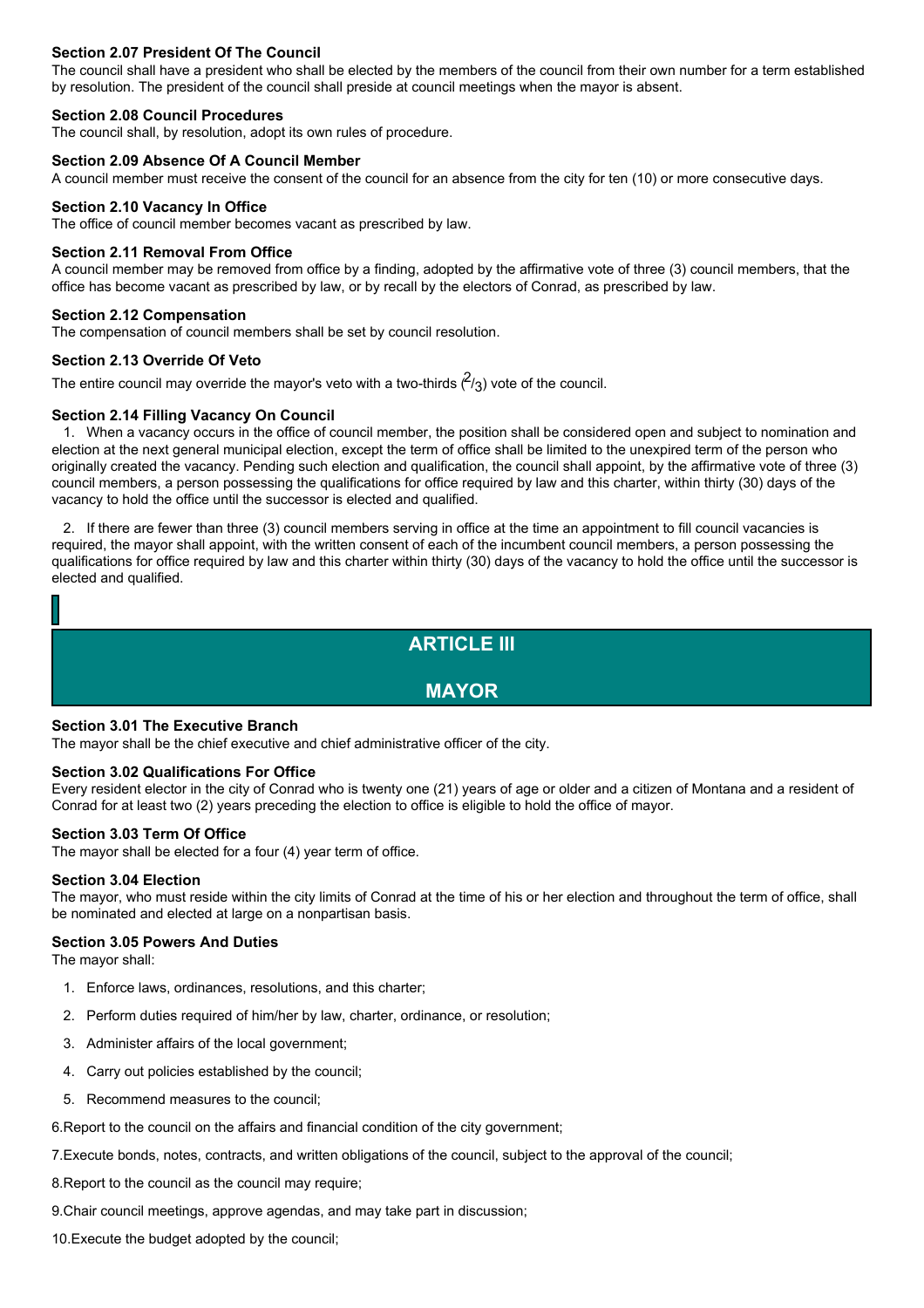11.Appoint, with the consent of the council, all members of boards and committees.

## **Section 3.06 Administrative Duties**

The mayor may:

1. Prepare the budget in consultation with the council and department heads;

2. Appoint one or more administrative assistants, with the consent of the council, to assist him/her in the supervision and operation of the city government;

3. Appoint and remove, with the consent of two-thirds  $(2/3)$  majority of the entire council, all department heads, the city attorney, the finance officer and all other city employees.

4. Exercise control and supervision of all departments and boards to the degree authorized by resolution of the council.

## **Section 3.07 Legislative Authority**

1. The mayor shall decide all tie votes of the council, but shall have no other vote.

2. The mayor may veto ordinances and resolutions, subject to override of said veto by a two-thirds  $\hat{f}_3$ ) vote of the entire council.

## **Section 3.08 Compensation**

The compensation of the mayor shall be set by council resolution.

## **Section 3.09 Absence Of The Mayor**

The mayor must receive the consent of the council for an absence from the city for ten (10) or more consecutive days.

## **Section 3.10 Vacancy In Office**

The office of mayor becomes vacant as prescribed by law.

## **Section 3.11 Removal From Office**

The mayor may be removed from office by a finding, adopted by the affirmative majority vote of the entire council that the office has become vacant as prescribed by law, or by recall by the electors of the city of Conrad, as prescribed by law.

## **Section 3.12 Filling The Vacancy In The Office Of Mayor**

When a vacancy occurs in the office of mayor, the position shall be considered open and subject to nomination and election at the next general municipal election, except the term of office shall be limited to the unexpired term of the person originally creating the vacancy. Pending such election and qualification, the council shall appoint, by the affirmative vote of the majority of the entire council, a person possessing the qualifications for office required by law and this charter within thirty (30) days of the vacancy to hold the office until the successor is elected and qualified.

## **Section 3.13 City Attorney**

1. There shall be a legal officer of the city, appointed by the mayor, with the approval of the council, who shall serve as chief legal advisor to the council, mayor, and all city departments, offices, and agencies. The chief legal advisor shall represent the city in all legal proceedings unless otherwise determined by the council, and shall perform any other duties prescribed by ordinance or resolution. The chief legal advisor may be called the city attorney.

2. Nothing in the charter shall be construed as preventing the city council from employing, in special cases, on a contract basis, additional or other counsel.

## **ARTICLE IV**

## **JUDICIAL**

## **Section 4.01 City Court**

There shall be a city court as provided by law and ordinance.

# **ARTICLE V**

# **DEPARTMENT STRUCTURE**

## **Section 5.01 Organization Of Departments**

The organization of city departments shall be prescribed by ordinance or resolution.

# **ARTICLE VI**

**GENERAL PROVISIONS**